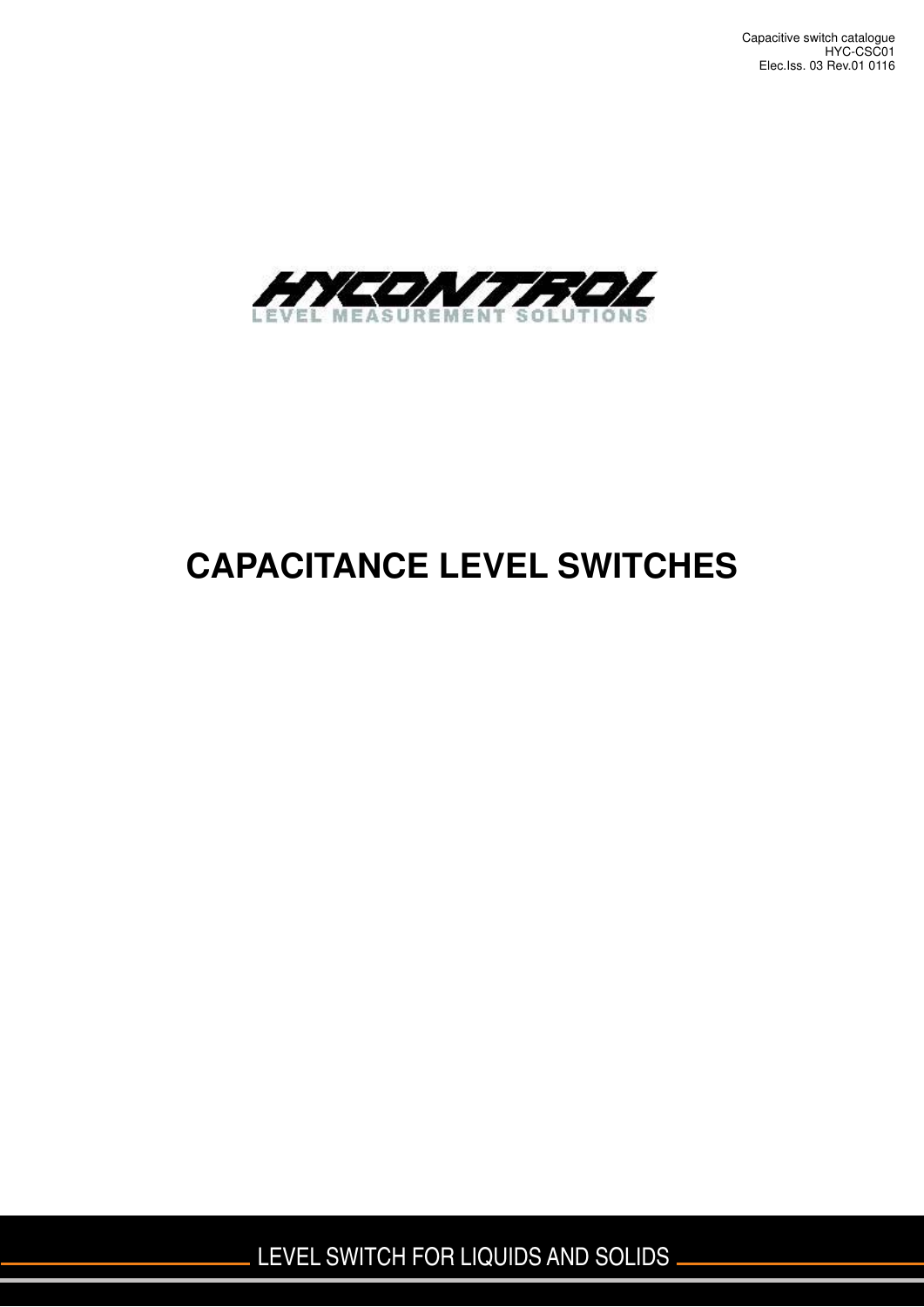### **HYCONTROL CAPACITANCE LEVEL SWITCH RANGE**

Hycontrol's ME Series capacitance level switches provide simple, accurate and reliable level control for a wide range of applications. They are suitable for use on liquids, solids, slurries, pastes, granules, powders and pellets in high temperature, high pressure and corrosive environments.

Unlike some other capacitive switches, this unit works independently of the tank walls using an integral grounding sleeve without the need for a reference probe, which enables it to be used in concrete, plastic or other non-metallic tanks.

This technology also provides an ideal solution for interface detection applications such as oil on water and liquid detection underneath a layer of foam.

#### **CAPACITIVE SWITCH FEATURES**

- Easy installation through a 1" BSP process fitting
- High corrosion and chemical resistance as standard options
- Universal design can be used for high or low level detection
- Failsafe options high and low selectable
- Multiple versions with rod and cable to simplify mounting options
- High temperature versions up to 800°C
- Low maintenance technology with no moving parts
- Hazardous area certified versions ATEX-approved
- Adjustable sensitivity for a wide range of products
- Adjustable time delay to stop spurious signals from surface ripple
- Anti-static probes for plastic pellet applications with high static probability
- Remote electronics option for high vibration applications
- Interface level detection for difficult applications

#### **CONSTRUCTION**



- **1. Probe :** 304SS or 316SS
- **2. Insulation :** UPE or PTFE
- **3. Grounding Sleeve :** 304SS or 316SS
- **4. Connection** 1" BSP standard **:**
- **5. Housing :** Aluminum IP65 epoxy coated



- **6. Conduit entry :** 2 x M20
- **7. Housing O-Ring :** NBR
- **8. PC board :** A, B, C, D Type
- **9. Sensitivity adjustment :** 10pF, 20pF, 40pF  **Failsafe :** Hi / Low Selectable
- **10. Cover :** Aluminum epoxy coated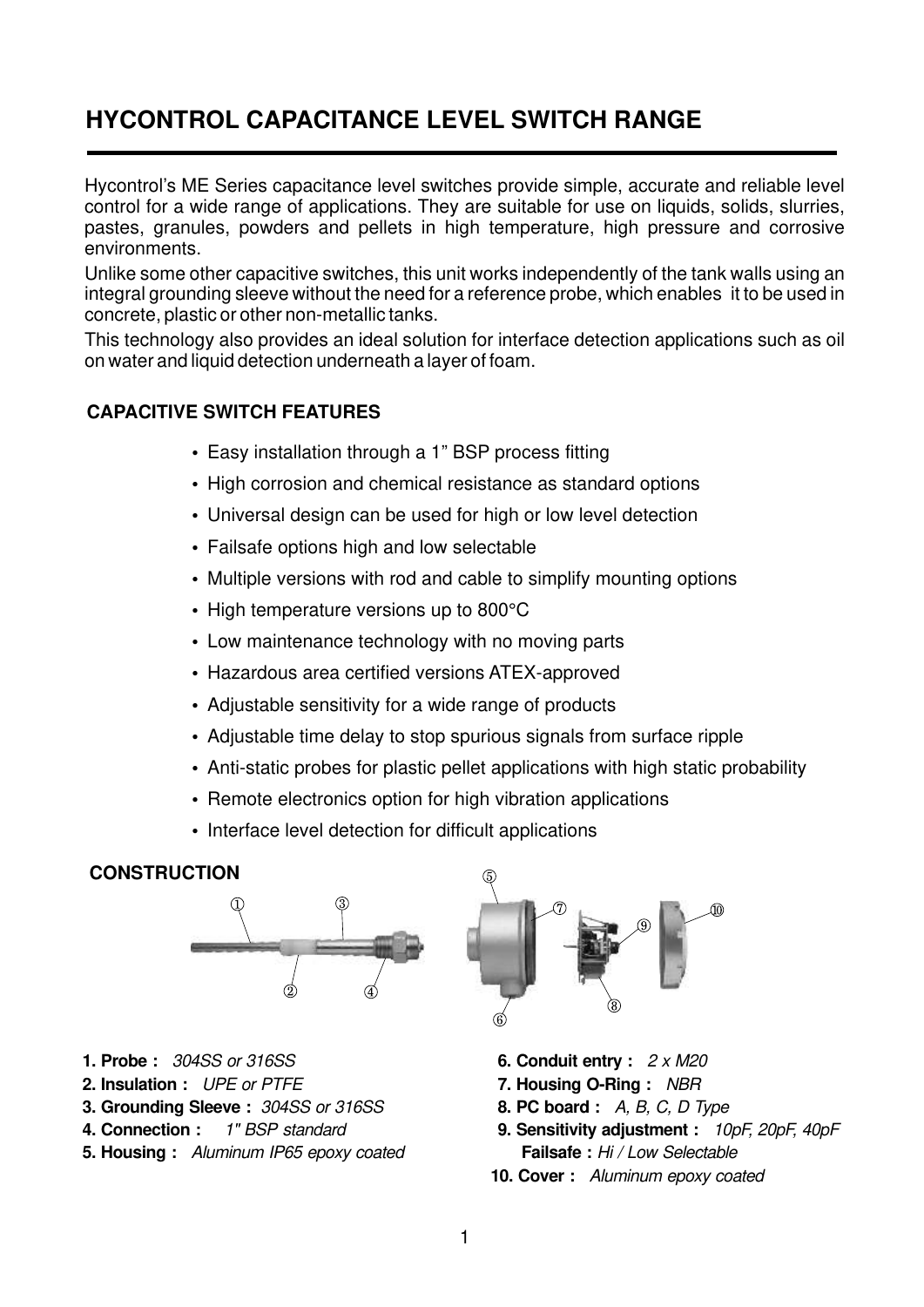### **STANDARD GENERAL PURPOSE VERSIONS**

| <b>Dimension</b>                     | Ø118<br>٦Ā<br>⊮⊾<br>2 x M20<br>25<br>302<br>1"<br>4<br>$\frac{50}{1}$<br>$\frac{1}{50}$ 150(L)<br>material $\star$<br>UPE <sup>-</sup><br>50<br>027-<br>┝┹ | Ø118<br>᠊ᢆ<br>ᇅ<br>ℝ<br>2 x M20<br>25<br>1"<br>80<br>402<br>Ø21→<br>$^{50}$ $_{250\text{(L)}}$<br>material y<br><b>UPE</b><br>120<br>$Ø12.7-$ | Ø118<br>╟<br>2 x M20<br>088-<br>۸<br>60<br>25<br>1"<br>462<br>80<br>Ø21→<br>50<br>material<br>250(L)<br><b>PTFE</b><br>120<br>Ø12.7 |  |  |
|--------------------------------------|------------------------------------------------------------------------------------------------------------------------------------------------------------|-----------------------------------------------------------------------------------------------------------------------------------------------|-------------------------------------------------------------------------------------------------------------------------------------|--|--|
| <b>Model</b>                         | ME10 A/B/C<br>[STANDARD TYPE ]                                                                                                                             | ME11 A/B/C<br>[STANDARD TYPE ]                                                                                                                | <b>ME20 A/B/C</b><br>$[$ HI-TEMP. TYPE $]$                                                                                          |  |  |
| <b>Operating</b><br>Temp.            | -20°C~80°C                                                                                                                                                 | -20°C~80°C                                                                                                                                    | -20°C~200°C                                                                                                                         |  |  |
| <b>Probe</b><br><b>Material</b>      | 304SS                                                                                                                                                      | 304SS                                                                                                                                         | 304SS                                                                                                                               |  |  |
| <b>Insulation</b><br><b>Material</b> | <b>UPE</b>                                                                                                                                                 | <b>UPE</b>                                                                                                                                    | <b>PTFE</b>                                                                                                                         |  |  |
| <b>Connection</b>                    | 1"BSP                                                                                                                                                      | 1"BSP                                                                                                                                         | 1"BSP                                                                                                                               |  |  |
| <b>Sensitivity</b><br>Range          | 10pF, 20pF, 40pF                                                                                                                                           | 10pF, 20pF, 40pF<br>10pF, 20pF, 40pF                                                                                                          |                                                                                                                                     |  |  |
| Weight                               | Approx. 1.9kg                                                                                                                                              | Approx. 1.9kg                                                                                                                                 | Approx. 2.4kg                                                                                                                       |  |  |
| <b>Enclosure</b><br>details          |                                                                                                                                                            | Aluminum IP65                                                                                                                                 |                                                                                                                                     |  |  |
| <b>Supply</b><br>Voltage             |                                                                                                                                                            | 110/220VAC ±10% or 24VDC                                                                                                                      |                                                                                                                                     |  |  |
| <b>Delay</b><br>Time                 |                                                                                                                                                            | 0~6 seconds                                                                                                                                   |                                                                                                                                     |  |  |
| <b>Power</b><br><b>Consumption</b>   |                                                                                                                                                            | 2W                                                                                                                                            |                                                                                                                                     |  |  |
| <b>Contact</b><br>Rating             |                                                                                                                                                            | 5A/240VAC or 5A/30VDC, SPDT or NPN 100mA                                                                                                      |                                                                                                                                     |  |  |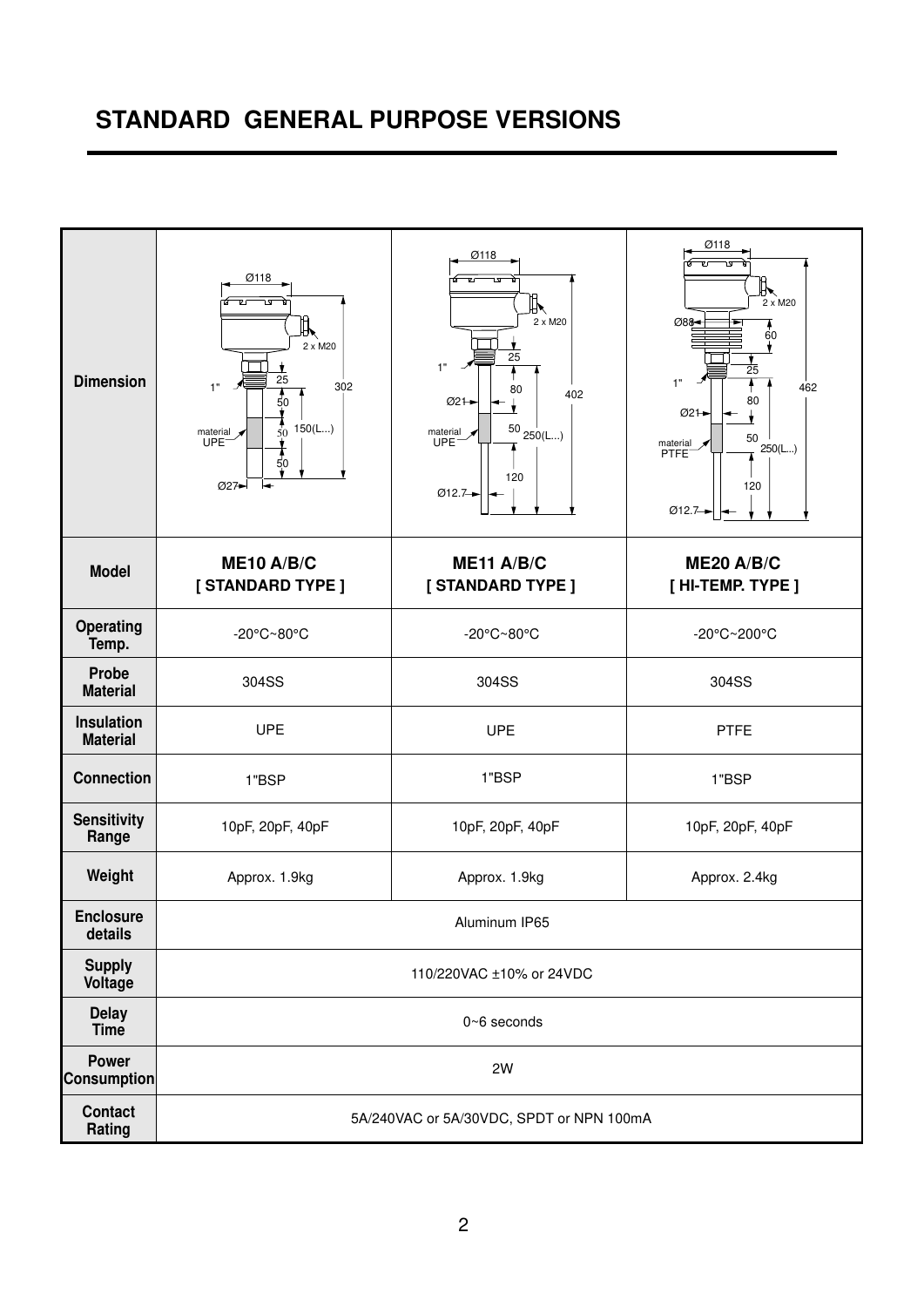## **HIGH TEMPERATURE AND CORROSION RESISTANT VERSIONS**

| <b>Dimension</b>                     | Ø118<br>2 x M20<br>145<br>12<br>0130<br>ŧγ<br>620<br>PCD105-<br>$4 - 015$<br>250<br>330(L)<br>Ø55<br>40<br>material<br><b>CERAMIC</b><br>40<br>Ø28-1 | Ø118<br>2 x M20<br>$\frac{\emptyset140}{}$<br>25<br>PCD105<br>413<br>$4 - 019$<br>255(L)<br>$M = UPE$<br>$\overline{\odot}$ 40 | Ø118<br>ו ק<br>2 x M20<br>Ø140<br>$4 - Ø19 -$<br>PCD1 05<br>material<br>PVDF<br>materia<br><b>UPE</b><br>$\overline{025}$ |  |  |
|--------------------------------------|------------------------------------------------------------------------------------------------------------------------------------------------------|--------------------------------------------------------------------------------------------------------------------------------|---------------------------------------------------------------------------------------------------------------------------|--|--|
| <b>Model</b>                         | <b>ME28 A/B/C</b><br>[HI-TEMP. ]                                                                                                                     | <b>ME30 A/B/C</b><br>[ CORROSION-PROOF ]                                                                                       | ME32 A/B/C<br>[ CORROSION-PROOF ]                                                                                         |  |  |
| Operating<br>Temp.                   | -20°C~800°C                                                                                                                                          | -20°C~80°C                                                                                                                     | -20°C~120°C                                                                                                               |  |  |
| Probe<br><b>Material</b>             | 304 SS                                                                                                                                               | 304 SS                                                                                                                         | Wetted part: PVDF coating                                                                                                 |  |  |
| <b>Insulation</b><br><b>Material</b> | <b>CERAMIC</b>                                                                                                                                       | Wetted part: UPE coating                                                                                                       | <b>UPE</b>                                                                                                                |  |  |
| <b>Connection</b>                    | 2"x5kg/cm <sup>2</sup> JIS Flange (SS)                                                                                                               | 1-1/2"x10kg/cm <sup>2</sup> JIS Flange (UPE)                                                                                   | 1-1/2"x10kg/cm <sup>2</sup> JIS Flange (SS)<br>with PVDF Washer (5mm)                                                     |  |  |
| <b>Sensitivity</b><br>Range          | 10pF, 20pF                                                                                                                                           | 10pF                                                                                                                           | 10pF, 20pF                                                                                                                |  |  |
| Weight                               | Approx. 6.5kg                                                                                                                                        | Approx. 2kg                                                                                                                    | Depends on the length                                                                                                     |  |  |
| <b>Enclosure</b><br>details          |                                                                                                                                                      | Aluminum IP65                                                                                                                  |                                                                                                                           |  |  |
| <b>Supply</b><br>Voltage             |                                                                                                                                                      | 110/220VAC±10% or 24VDC                                                                                                        |                                                                                                                           |  |  |
| <b>Delay</b><br><b>Time</b>          |                                                                                                                                                      | $0~6$ seconds                                                                                                                  |                                                                                                                           |  |  |
| <b>Power</b><br><b>Consumption</b>   |                                                                                                                                                      | 2W                                                                                                                             |                                                                                                                           |  |  |
| <b>Contact</b><br>Rating             |                                                                                                                                                      | 5A/240VAC or 5A/30VDC, SPDT or NPN 100mA                                                                                       |                                                                                                                           |  |  |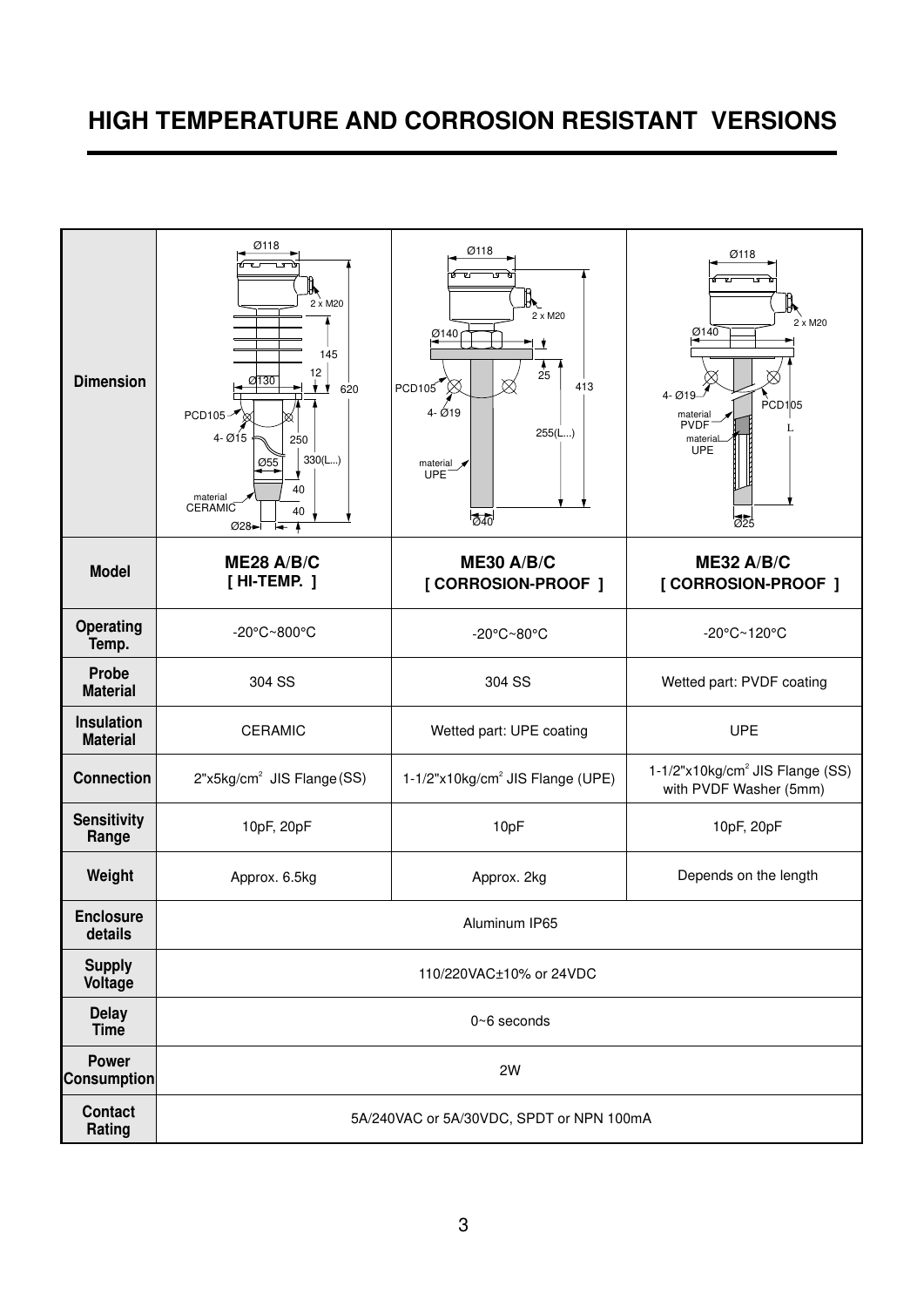### **REMOTE AND CABLE VERSIONS**

| <b>Dimension</b>                     | $Deep = 77$<br>112<br>STD.:1.8M<br>Max.:5M<br>065<br>195<br>25<br>$\overline{1/2}$ "BSP<br>1"<br>80<br>$2 - Ø7.5$<br>356<br>50<br>Ø21 <del>-</del><br>250(L)<br>materia<br><b>UPE</b><br>120<br>$\leftarrow \emptyset$ 12.7<br>╼ | Ø118<br>ھت<br>ℝ<br>2 x M20<br>25<br>290<br>1"<br>80<br>$Ø2$ 1<br>٠,<br>50<br>$\frac{1}{70}$<br>material<br>π<br><b>UPE</b><br>3M(L)<br>$\emptyset$ 9 -<br>150<br>M <sup>2</sup><br>$-028$ | material<br>UPE <sup>-</sup><br>Ø155<br>₫<br>Ø118<br>Ø96<br>Ø75<br>5<br>↲<br>4-Ø15 <sup>1</sup><br>$\overline{Z_{2 \times M20}}$<br>Ø130<br>150<br>189 |  |  |  |  |  |
|--------------------------------------|----------------------------------------------------------------------------------------------------------------------------------------------------------------------------------------------------------------------------------|-------------------------------------------------------------------------------------------------------------------------------------------------------------------------------------------|--------------------------------------------------------------------------------------------------------------------------------------------------------|--|--|--|--|--|
| <b>Model</b>                         | ME40 A/B/C<br>[ REMOTE PROBE TYPE ]                                                                                                                                                                                              | <b>ME50 A/B/C</b><br>[ WIRE-PROBE TYPE ]                                                                                                                                                  | <b>ME60 A/B/C</b><br>[ PLATE TYPE ]                                                                                                                    |  |  |  |  |  |
| <b>Operating</b><br>Temp.            | -20°~100°C                                                                                                                                                                                                                       | -20°C~80°C                                                                                                                                                                                | -20°C~80°C                                                                                                                                             |  |  |  |  |  |
| <b>Probe</b><br><b>Material</b>      | 304 SS                                                                                                                                                                                                                           | 304 SS cable                                                                                                                                                                              | 304 SS                                                                                                                                                 |  |  |  |  |  |
| <b>Insulation</b><br><b>Material</b> | <b>UPE</b>                                                                                                                                                                                                                       | <b>UPE</b>                                                                                                                                                                                | <b>UPE</b>                                                                                                                                             |  |  |  |  |  |
| <b>Connection</b>                    | 1"BSP(SS)                                                                                                                                                                                                                        | 1"BSP(SS)                                                                                                                                                                                 | 2-1/2"x 5kg/cm <sup>2</sup> JIS Flange (SS)                                                                                                            |  |  |  |  |  |
| <b>Sensitivity</b><br>Range          | 10pF                                                                                                                                                                                                                             | 10pF, 20pF, 40pF                                                                                                                                                                          | 10pF, 20pF, 40pF                                                                                                                                       |  |  |  |  |  |
| Weight                               | Approx. 4.1kg<br>Approx. 3kg<br>Approx. 3.2kg                                                                                                                                                                                    |                                                                                                                                                                                           |                                                                                                                                                        |  |  |  |  |  |
| <b>Enclosure</b><br>details          |                                                                                                                                                                                                                                  | Aluminum IP65                                                                                                                                                                             |                                                                                                                                                        |  |  |  |  |  |
| <b>Supply</b><br>Voltage             |                                                                                                                                                                                                                                  | 110/220VAC±10% or 24VDC                                                                                                                                                                   |                                                                                                                                                        |  |  |  |  |  |
| <b>Delay</b><br>Time                 |                                                                                                                                                                                                                                  | $0 - 6$ seconds                                                                                                                                                                           |                                                                                                                                                        |  |  |  |  |  |
| <b>Power</b><br><b>Consumption</b>   |                                                                                                                                                                                                                                  | 2W                                                                                                                                                                                        |                                                                                                                                                        |  |  |  |  |  |
| <b>Contact</b><br>Rating             |                                                                                                                                                                                                                                  | 5A/240VAC or 5A/30VDC, SPDT or NPN 100mA                                                                                                                                                  |                                                                                                                                                        |  |  |  |  |  |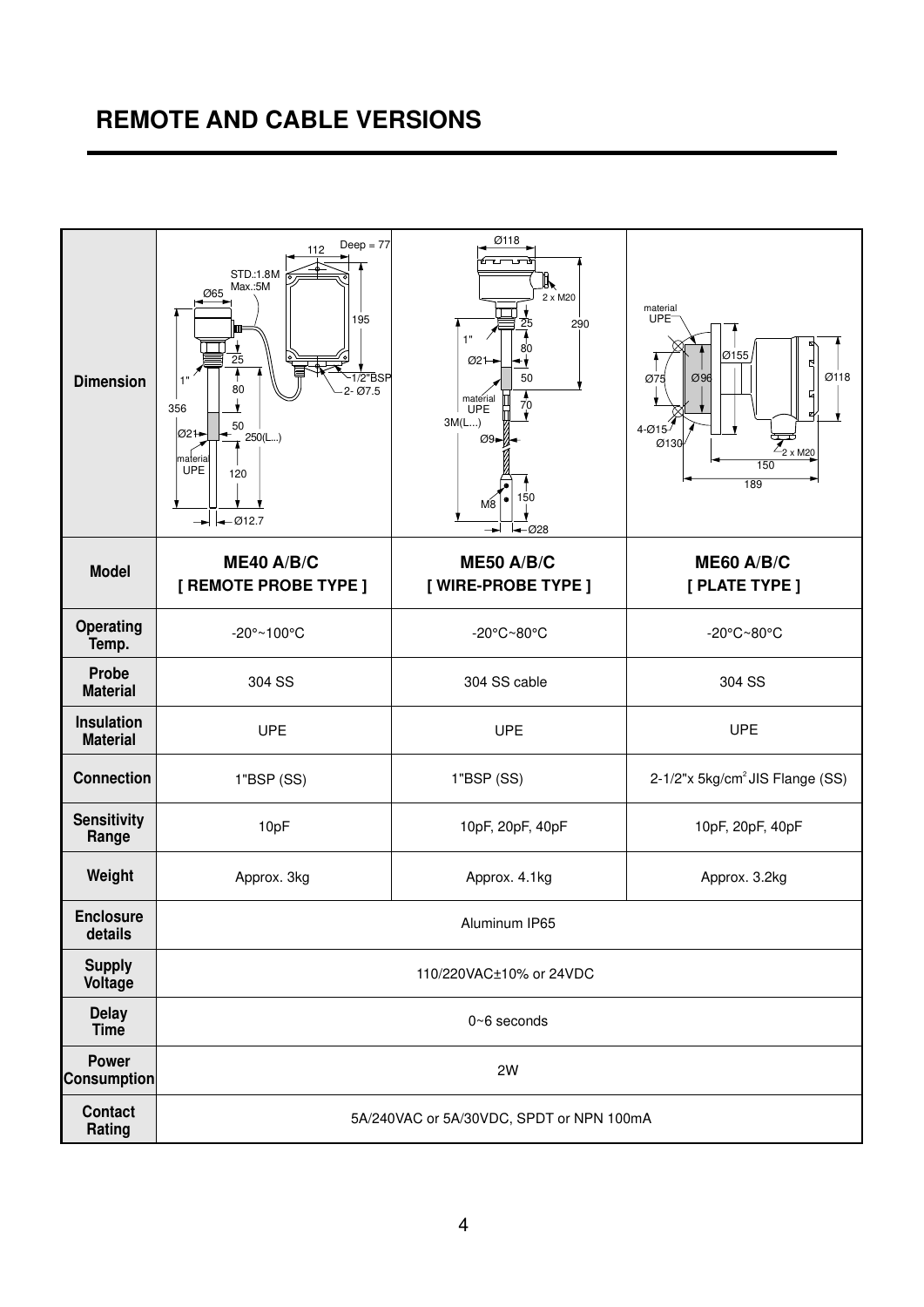### **INTRINSICALLY SAFE VERSIONS FOR HAZARDOUS AREAS**

| <b>Dimension</b>                      | Ø118<br>٦Δ<br>$\mathbb{I}'$<br>2 x M20<br>25<br>1"<br>80<br>402<br>Ø21→<br>50<br>material $\sqrt{}$<br>250(L)<br>PTFE<br>120<br>Ø12.7 | Ø118<br>叺<br>$2 \times M20$<br>088-<br>60<br>25<br>1"<br>462<br>80<br>Ø21-<br>50<br>material $\sqrt{}$<br>250(L)<br>PTFE <sup>®</sup><br>120<br>Ø12.7 <sup>-</sup> | Ø118<br>"<br>2 x M20<br>290<br>25<br>1"<br>80<br>$Ø2+$<br>٠,<br>50<br>$\frac{1}{70}$<br>material<br>PTFE<br>3M(L)<br>$\varnothing$ 9- $\varnothing$<br>150<br>M <sub>8</sub><br>$-028$ |
|---------------------------------------|---------------------------------------------------------------------------------------------------------------------------------------|--------------------------------------------------------------------------------------------------------------------------------------------------------------------|----------------------------------------------------------------------------------------------------------------------------------------------------------------------------------------|
| <b>Model</b>                          | ME70D (with EX-75U)<br>[STANDARD TYPE ]                                                                                               | ME72D (with EX-75U)<br>$[$ HI-TEMP. TYPE $]$                                                                                                                       | ME75D (with EX-75U)<br>[ WIRE-PROBE TYPE ]                                                                                                                                             |
| <b>Operating</b><br>Temp.             | -20°C~80°C                                                                                                                            | -20°C~200°C                                                                                                                                                        | -20°C~80°C                                                                                                                                                                             |
| <b>Probe</b><br><b>Material</b>       | 304 SS / 316 SS                                                                                                                       | 304 SS / 316 SS                                                                                                                                                    | 304 SS / 316 SS cable                                                                                                                                                                  |
| <b>Insulation</b><br><b>Material</b>  | PTFE or UPE                                                                                                                           | PTFE or UPE                                                                                                                                                        | PTFE or UPE                                                                                                                                                                            |
| <b>Connection</b>                     | 1"BSP (SS)                                                                                                                            | 1"BSP (SS)                                                                                                                                                         | 1"BSP (SS)                                                                                                                                                                             |
| <b>Sensitivity</b><br>Range           | 10pF, 20pF, 40pF                                                                                                                      | 10pF, 20pF, 40pF                                                                                                                                                   | 10pF, 20pF, 40pF                                                                                                                                                                       |
| Weight                                | Approx. 1.9kg                                                                                                                         | Approx. 2.4kg                                                                                                                                                      | Approx. 4.1kg                                                                                                                                                                          |
| <b>Enclosure</b><br>details           |                                                                                                                                       | Aluminum IP65                                                                                                                                                      |                                                                                                                                                                                        |
| <b>Supply</b><br>Voltage              |                                                                                                                                       | 16~24VDC                                                                                                                                                           |                                                                                                                                                                                        |
| <b>Enclosure</b><br><b>Protection</b> |                                                                                                                                       | ATEX EEx ia IIC (¤)                                                                                                                                                |                                                                                                                                                                                        |
| <b>Power</b><br><b>Consumption</b>    |                                                                                                                                       | 2W                                                                                                                                                                 |                                                                                                                                                                                        |
| <b>Contact</b><br>Rating              |                                                                                                                                       | NPN 100mA                                                                                                                                                          |                                                                                                                                                                                        |

(¤) For ATEX approvals contact the office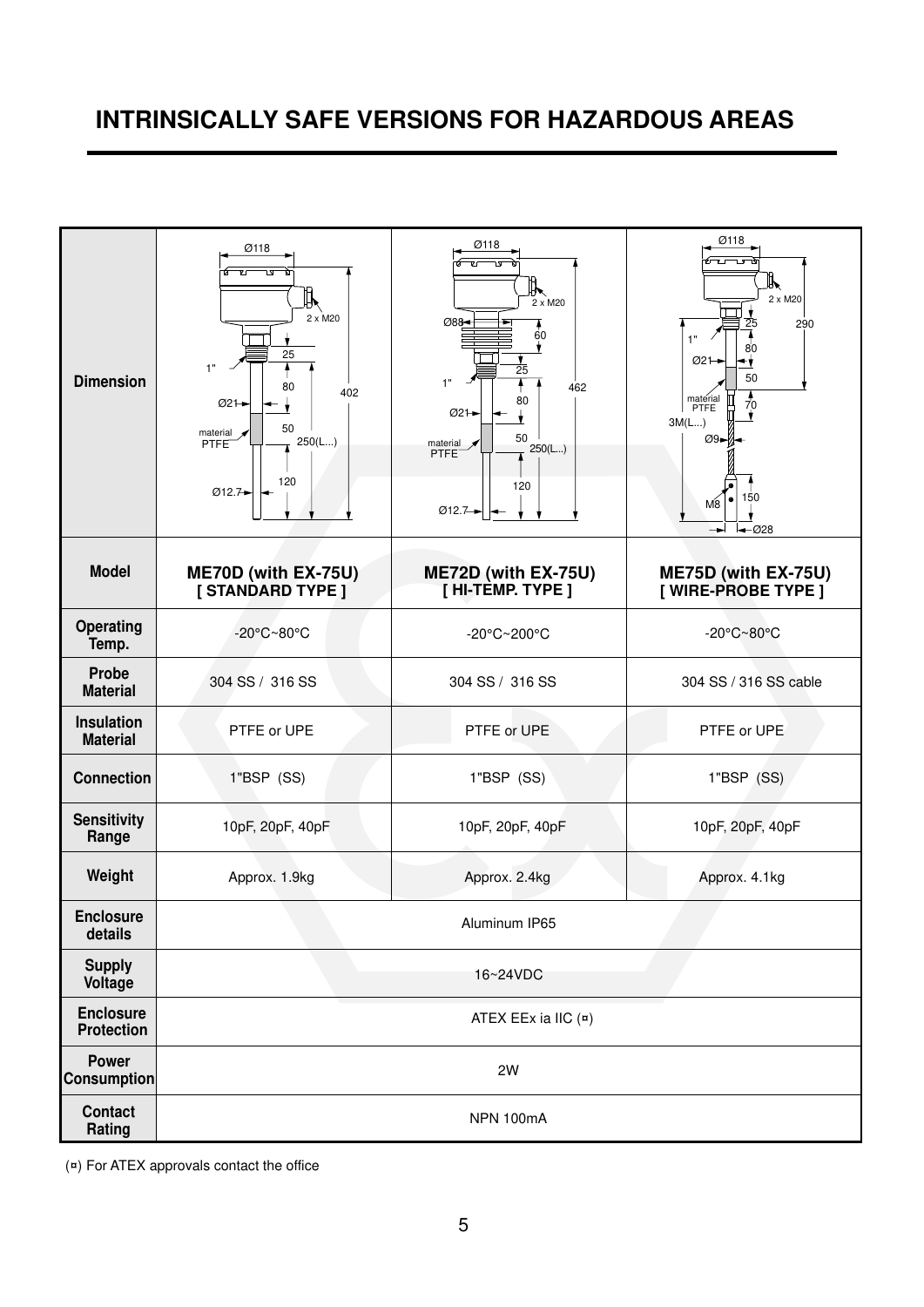### **INTRINSICALLY SAFE VERSIONS FOR HAZARDOUS AREAS**



(¤) For ATEX approvals contact the office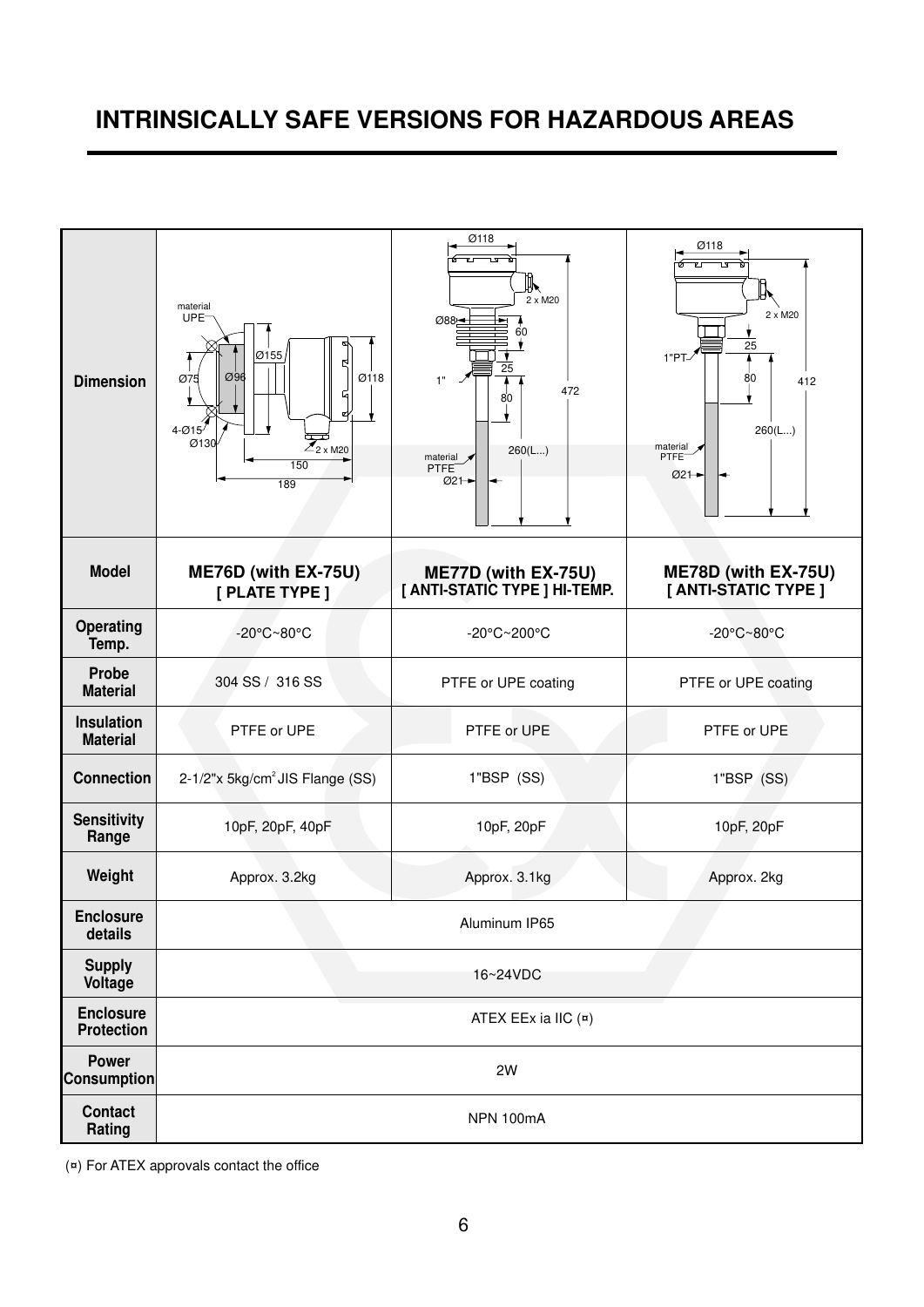### **ANTI-STATIC AND TEFLON PROBE VERSIONS**

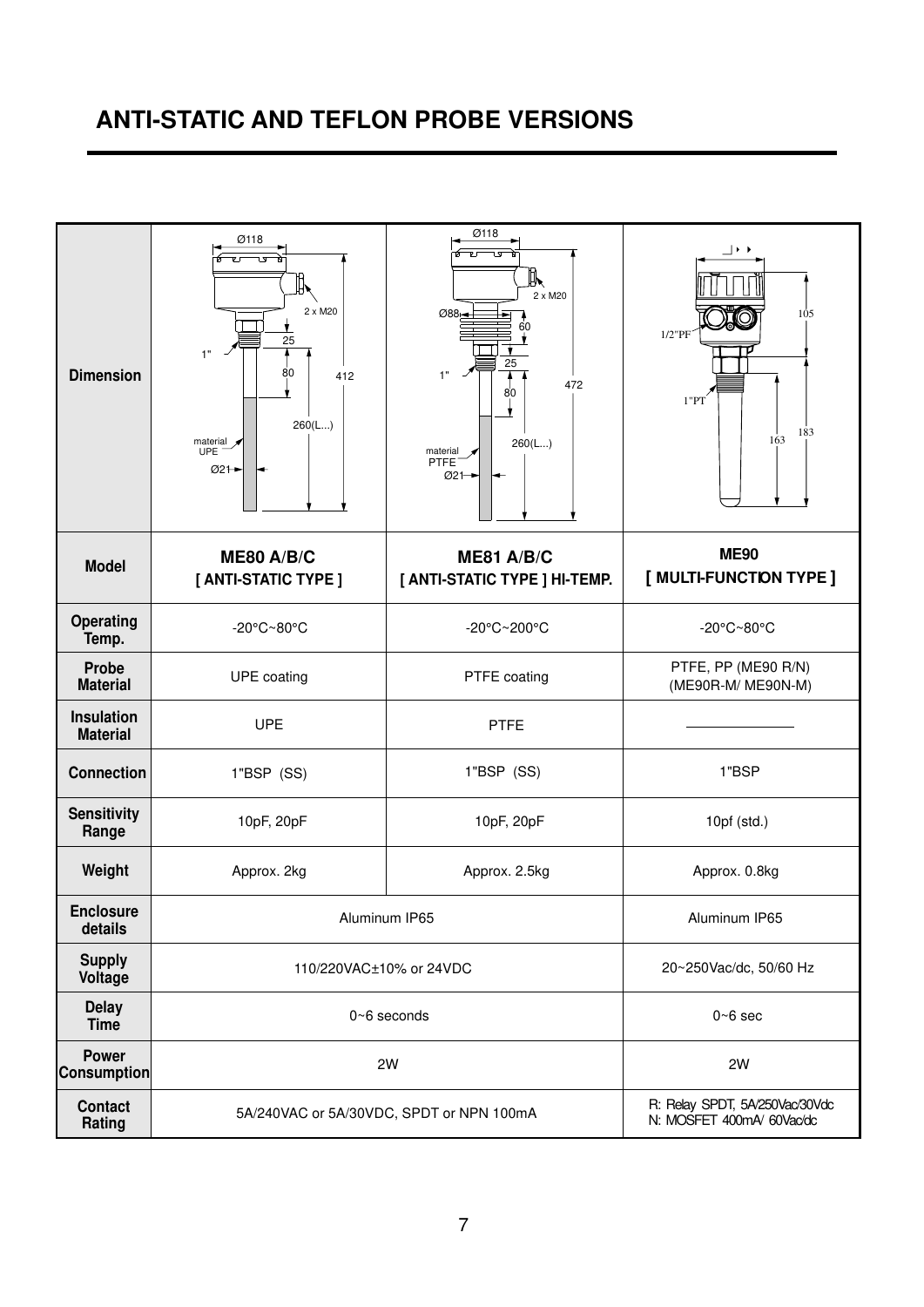### **HAZARDOUS AREA INTRINSICALLY SAFE VERSION**



**Hycontrol level switches must be installed and wired in accordance with the appropriate National Standards concerning installation in hazarous environments.**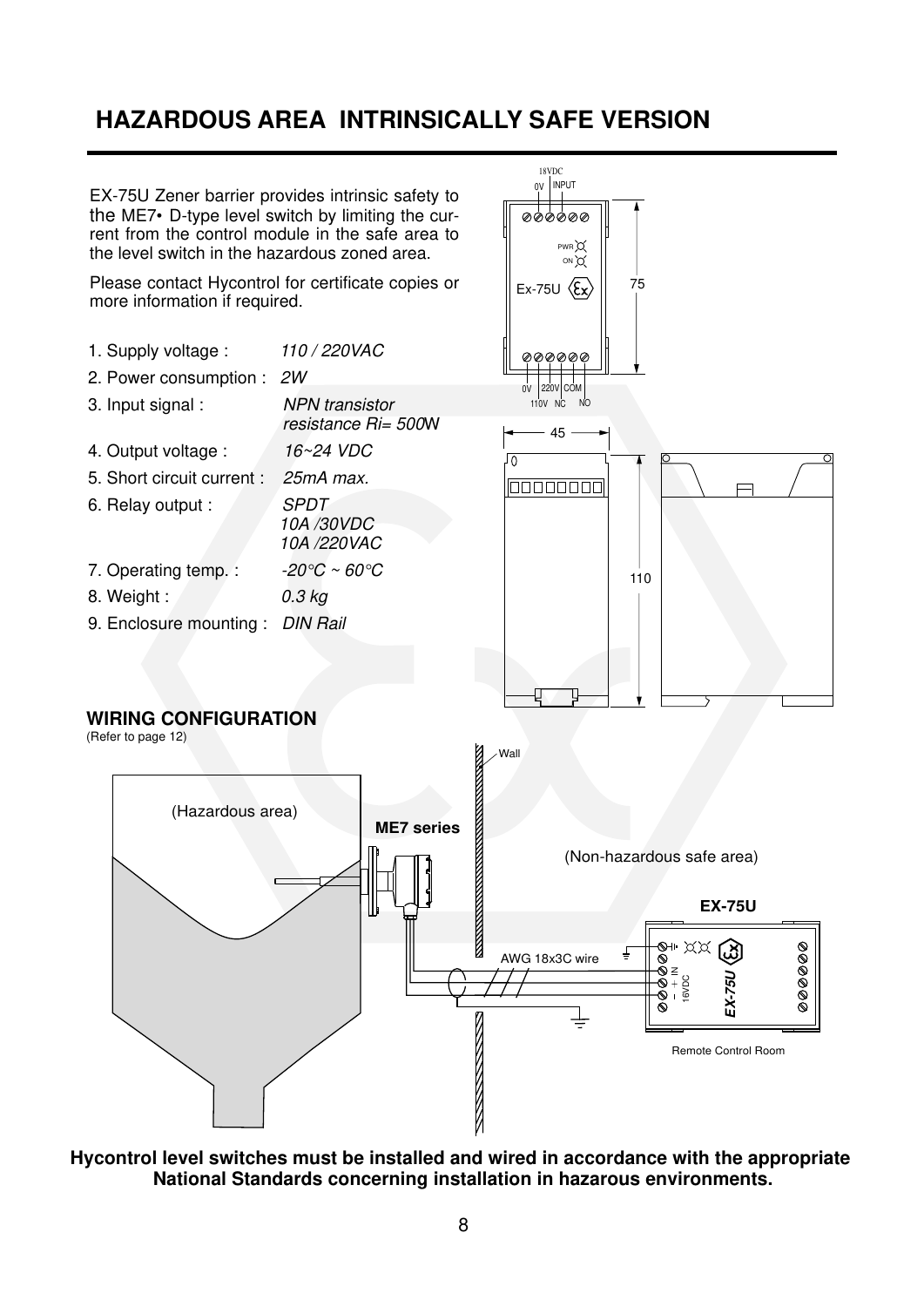#### **COARSE CALIBRATION**

With the probe in contact with the material being detected, set the **SENSITIVITY ADJ** pointer to position **H** and then using a blade screwdriver set the **COARSE** adjustment until the **INDICATOR** lamp is on. Rotating the **COARSE** adjustment clockwise and counter-clockwise will turn the **INDICATOR** lamp on and off. Ensure the lamp is on before moving on to adjusting the sensitivity.

#### **SENSITIVITY ADJUSTMENT**

After setting the **COARSE** calibration the **INDICATOR** lamp will switch on when probe is touching the material and off when in free air.

Make sure the probe is in contact with the material and then turn the **SENSITIVITY ADJ** knob clockwise until the **INDICATOR** lamp turns off. Set the **SENSITIVITY ADJ** pointer half way between **H** and the point that the **INDICATOR** lamp switches off.

Calibration is now complete.

#### **DELAY FUNCTION SETTING**

This feature is used to stop any spurious signals to the switch from surface ripple or agitation of the product. It also protects the relay from premature wear by eliminating contact chatter by adding a small time delay from when product contacts the probe .

The factory setting is zero seconds with the **DELAY** screw fully counter clockwise.

Turning the screw in a clockwise direction introduces a delay between the **INDICATOR** lamp coming on and the relay changing its state.



**ME10,20,30,50,60,70,80 A/B/C/D**

#### **CALIBRATION STEP OF SENSIVITY**

If LED indicator is not on after the above calibration, please perform the following procedures:

- 1. Set sensitivity to be **OFF** (Figure 2).
- 2. Turn **COARSE** until red **SIGNAL LED** just turns on.
- 3. Set sensitivity **ON** (90%) in dip switch 1(Figure 3). LED indicator will turn off and no signal output. Then set sensitivity all in **OFF** position. LED indicator will turn on again to complete the calibration procedure.



Figure 1 Figure 2 Figure 3

**Sensitivity Adjustment**

| <b>Sensitivity</b> |  |   | 4 Step DIP Switch                |
|--------------------|--|---|----------------------------------|
| Adjustment         |  | з | <b>Adjust Mode</b>               |
| $\overline{1P}$    |  |   | Switch (1) ON'Switch (2+3+4) OFF |
| 2P                 |  |   | Switch (2) ON'Switch (1+3+4) OFF |
| 3Р                 |  |   | Switch (3) ON'Switch (1+2+4) OFF |
| 4P                 |  |   | Switch (4) ON'Switch (1+2+3) OFF |
| 5P                 |  |   | Switch (2+3) ON'Switch (1+4) OFF |
| 6P                 |  |   | Switch (1+2+3) ON'Switch (4) OFF |
| 7P                 |  |   | Switch (3+4) ON'Switch (1+2) OFF |
| 8P                 |  |   | Switch (1+3+4) ON'Switch (2) OFF |
| 9P                 |  |   | Switch (2+3+4) ON'Switch (1) OFF |
| 10P                |  |   | Switch (1+2+3+4) ON              |

### **Fail Safe Selection**

#### **FSH Mode:**

Fail-Safe High means that the relay will be energized when the sensing probe is uncovered by the medium (**SIGNAL LED** is on) and will de-energize when the probe is covered (**SIGNAL LED** is off). In this mode, a power failure will cause the relay to de-energize like the probe is covered.

#### **FSL Mode:**

Fail-Safe Low means that the relay will be de energized when the probe is uncovered (**SIGNAL LED** is off) and will energize when the probe is covered(**SIGNAL LED** is on). In this mode, a power failure will cause the relay to de-energize like the probe is uncovered.

#### **Time Delay:**

- 1. Time delay allows the level switch to change state within a range from 0-6 seconds, when the condition changes from a covered to an uncovered condition or from an uncovered to a covered condition. If the delay mode is not set, the level switch will change state immediately when the probe is covered by the medium.
- 2. Turn the time-delay knob clockwise to increase delay time and counter-clockwise to decrease delay time.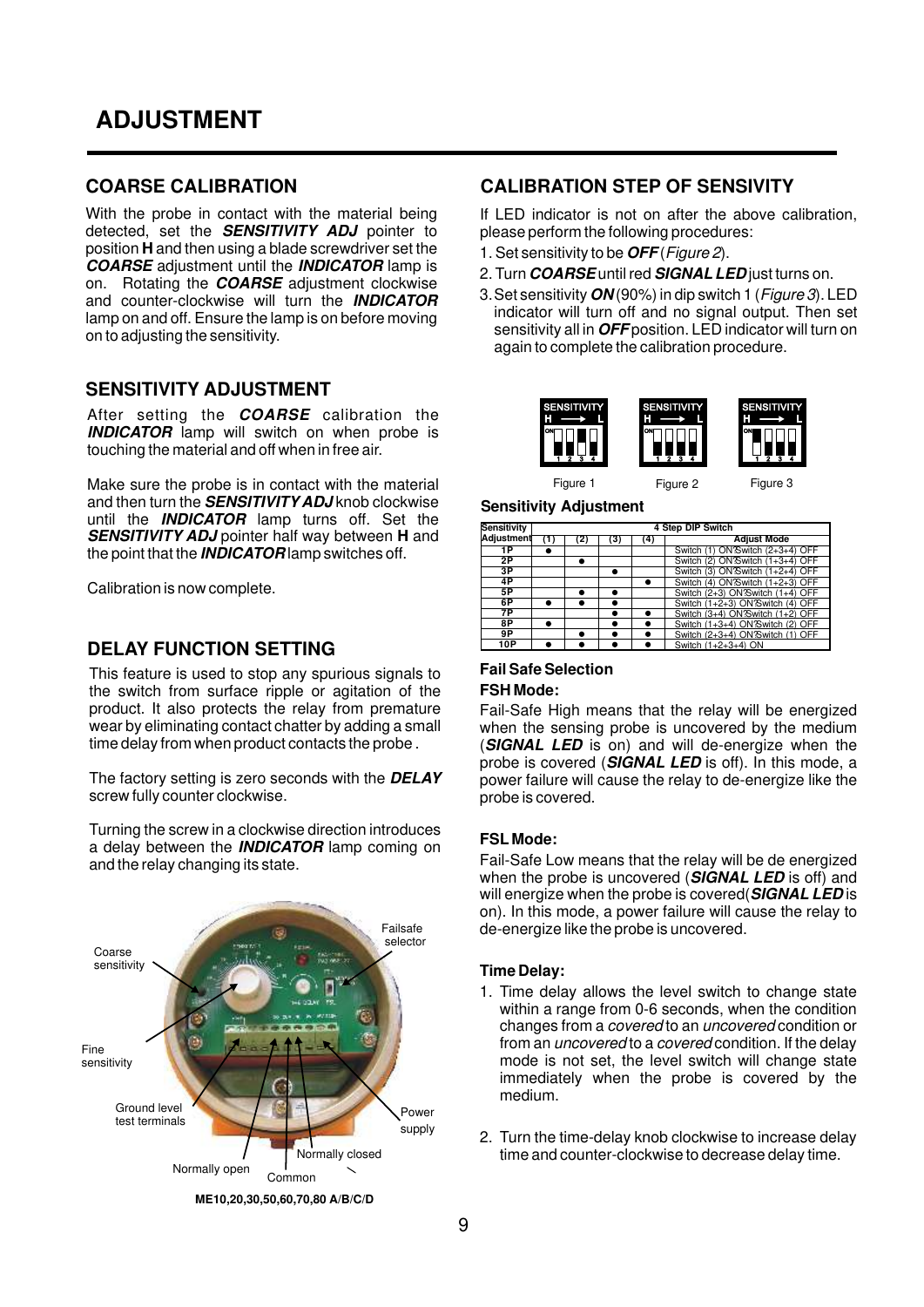### **INSTALLATION GUIDE**





The grounding sleeve must be mounted to protrude at least 30mm from the vessel wall.

For the ME60 type to be mounted properly the vessel walls should not exceed 25mm thickness.

25mm max.



To prevent false readings on solids applications it is best to make sure the material flows symmetrically. If the inlet is not located in the centre portion of the tank roof, check the flow pattern (a angle) of your material and place the probe in the appropriate location.



If the probe is mounted on the top, make sure the length of probe is enough to touch the highest level of raw material. The ME50 type must have at least 300mm from the silo wall.

The ME60 type is usually located at the lower position.



For Non-Stationary or material that will be vibrated a separate control unit such as the ME40 type is recommended.



Where possible install the probe away from the inlet to reduce the risk of inflowing material damaging the probe. If the probe is near an inlet, we recommend placing a protective cover 200mm above the probe. The cover should be parallel to the probe and the same length.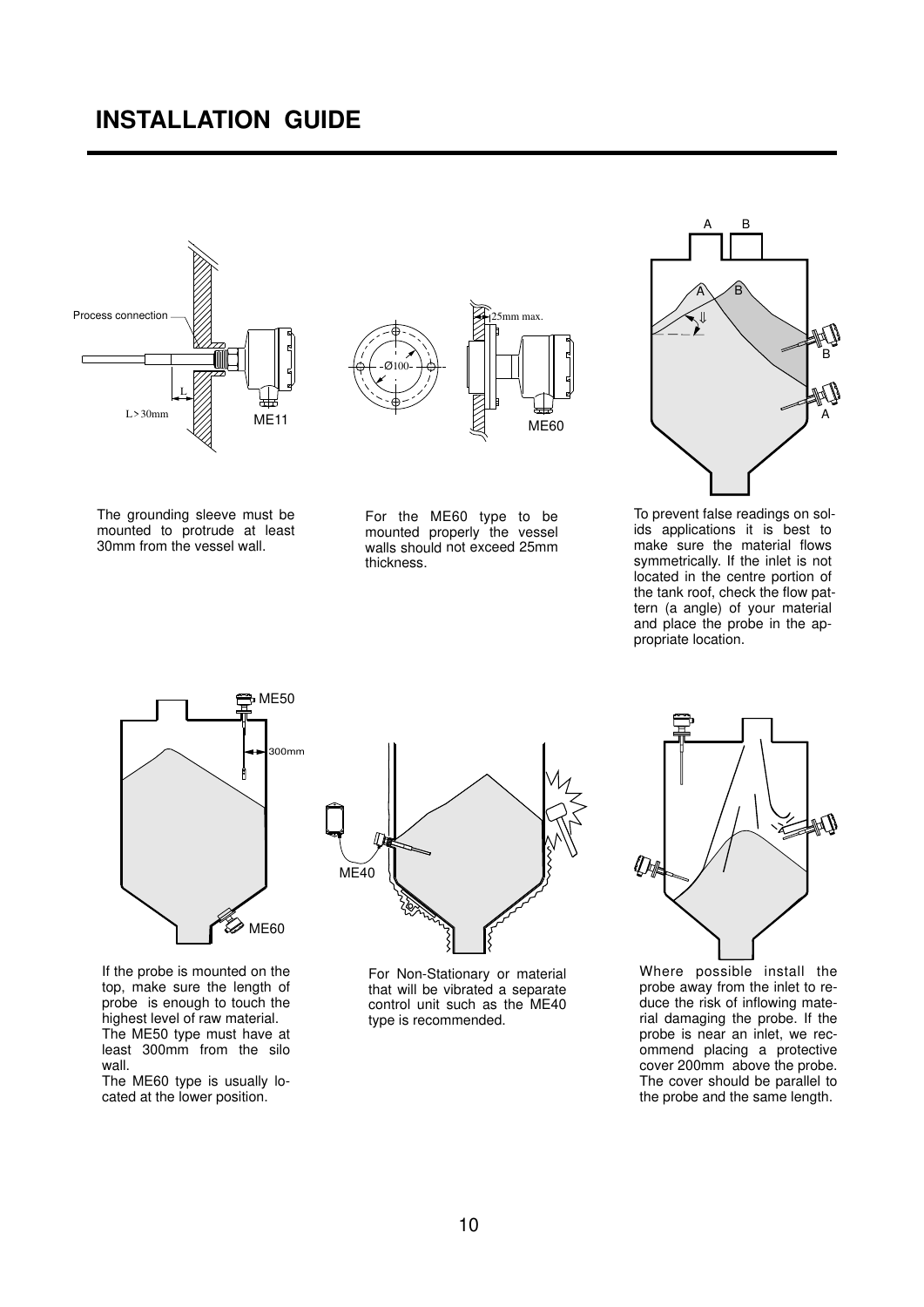

If multiple probes are mounted In the same vessel they must be separated by at least 300 mm to reduce probe to probe interference .



The probe should not be mounted underneath a liquid inlet otherwise it will switch on erroneously.



If the tank is equipped with an agitator, please use the timedelay function to stop spurious signals



The cable inlet should face downward to avoid rainwater ingress.

20LT  $\mathbb{D}$ 

Mounting the probe at a 20° incline optimizes the results and increases the switch sensitivity.



Mounting the probe at top of tank will help avoid material bridges from forming and reduce false alarms.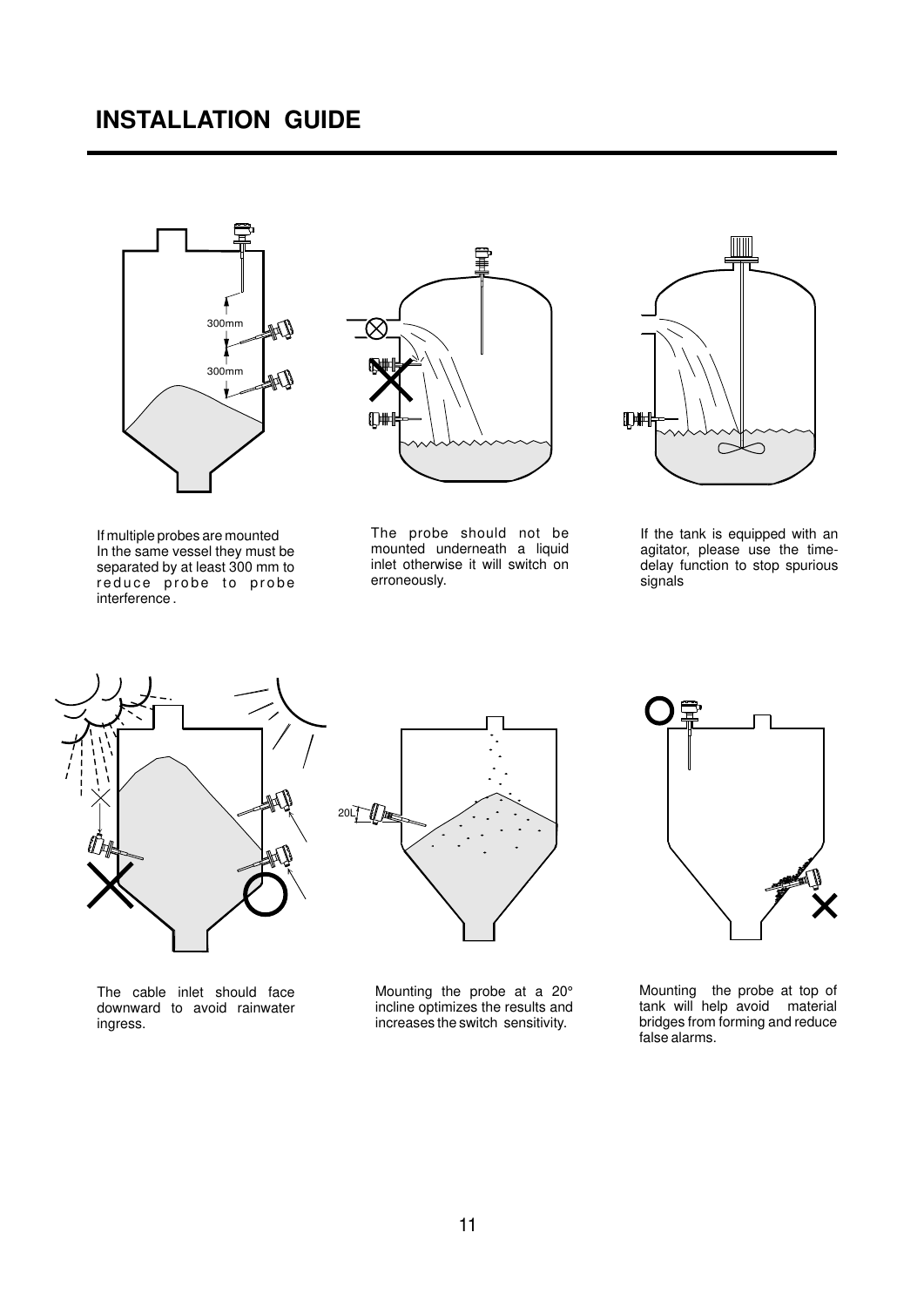### **ORDER INFORMATION**

| <b>Model</b><br>10 --- Standard Type<br>20 --- Hi-Temp Type<br>28 --- Ultra Hi-Temp Type<br>30 --- Corrosion Proof Type<br>40 --- Remote Probe Type<br>50 --- Wire Probe Type | ME.                     |           | 0 2 5 | $\boldsymbol{0}$ | MIL |  |
|-------------------------------------------------------------------------------------------------------------------------------------------------------------------------------|-------------------------|-----------|-------|------------------|-----|--|
|                                                                                                                                                                               |                         |           |       |                  |     |  |
|                                                                                                                                                                               |                         |           |       |                  |     |  |
|                                                                                                                                                                               |                         |           |       |                  |     |  |
|                                                                                                                                                                               |                         |           |       |                  |     |  |
|                                                                                                                                                                               |                         |           |       |                  |     |  |
|                                                                                                                                                                               |                         |           |       |                  |     |  |
|                                                                                                                                                                               |                         |           |       |                  |     |  |
| 60 --- Plate Type                                                                                                                                                             |                         |           |       |                  |     |  |
| 80 --- Anti-static Type                                                                                                                                                       |                         |           |       |                  |     |  |
| 81 --- Anti-static Hi-Temp Type                                                                                                                                               |                         |           |       |                  |     |  |
| <b>Terminal Arrangement -</b>                                                                                                                                                 |                         |           |       |                  |     |  |
| A---110/220VAC                                                                                                                                                                |                         |           |       |                  |     |  |
| B---DC24V, Relay output                                                                                                                                                       |                         |           |       |                  |     |  |
| C---DC24V, NPN transistor output                                                                                                                                              |                         |           |       |                  |     |  |
| D---Designed for use with EX-75U                                                                                                                                              |                         |           |       |                  |     |  |
| <b>Connection</b>                                                                                                                                                             |                         |           |       |                  |     |  |
| flange rating<br>Flange/screw                                                                                                                                                 |                         |           |       |                  |     |  |
| D---1"<br>(25mm)                                                                                                                                                              | $M--JIS 5kg/cm2$        | W---PN 10 |       |                  |     |  |
| $E--1-1/2" (40mm)$                                                                                                                                                            | $N--JIS 10kg/cm2$       | X---PN 16 |       |                  |     |  |
| $F--2"$ (50mm)                                                                                                                                                                | O---ANSI 150 Lbs        | Y---PN 25 |       |                  |     |  |
| $G--2-1/2" (65mm)$                                                                                                                                                            | <b>P---ANSI 300 Lbs</b> | Z---PN 40 |       |                  |     |  |
| $H--3"$ (80mm)<br>$Q--PT$                                                                                                                                                     |                         |           |       |                  |     |  |
| $1 - -4"$<br>(100mm)<br>$R--PF$<br>J---5"<br>(125mm)                                                                                                                          |                         |           |       |                  |     |  |
| $T--BSP$<br>$K--6"$<br>(150mm)<br>S---Others                                                                                                                                  |                         |           |       |                  |     |  |
| $U--NPT$                                                                                                                                                                      |                         |           |       |                  |     |  |
| S---Others (please consult Hycontrol with your requirements)                                                                                                                  |                         |           |       |                  |     |  |
| <b>Probe Length (mm)</b>                                                                                                                                                      |                         |           |       |                  |     |  |
| • Tolerance of the total product length is ±5mm.                                                                                                                              |                         |           |       |                  |     |  |
| <b>MD</b>                                                                                                                                                                     |                         |           |       |                  |     |  |
| New housing with integral failsafe High and Low selector and 2 x M20 entry enclosure                                                                                          |                         |           |       |                  |     |  |

#### **Ground level test ( G)**



Capacitance switches with this option have an additional pair of terminals provided in the switch head that simply require a push button switch to connect these two terminals together and this is usually mounted at ground level local to the vessel fill point.

After pushing the button, the circuit is then loaded as if a product has touched the active part of the probe and the electronics (if working correctly) will detect this change and activate the relay to change its state. Any audio or visual alarms wired to this relay will then be activated and will continue until the ground level test button is released. If the test is successful then the operator can proceed to fill the silo confident that the high alarm will operate if required to do so.

**GROUND LEVEL** retrofitted to existing panel installation with little or no disruption to the Hycontrol provide complete alarm and test panel solutions for single or multi-point applications, however a simple push button can easily be plant operations providing the alarms and sirens already exist.